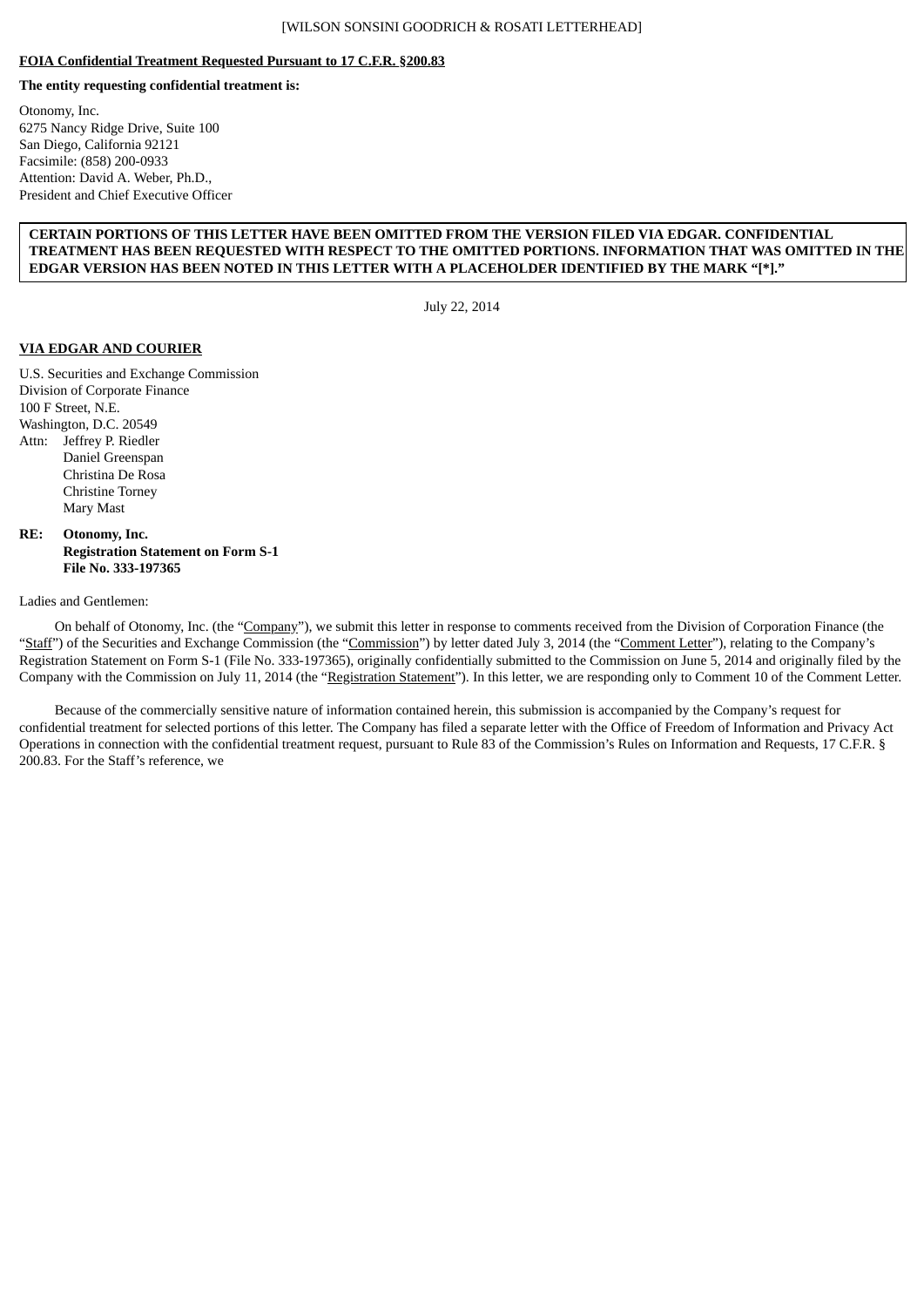have enclosed a copy of the Company's letter to the Office of Freedom of Information and Privacy Act Operations, as well as a copy of this correspondence, marked to show the portions redacted from the version filed via EDGAR and for which the Company is requesting confidential treatment.

For the convenience of the Staff, we have recited the prior comment from the Staff in italicized type and have followed the comment with the Company's response.

### *Management's Discussion and Analysis Stock-based Compensation, page 64*

10. We may have additional comments on your accounting for stock compensation or any beneficial conversion features once you have disclosed an estimated offering price. Please supplementally provide us with a quantitative and qualitative analysis explaining the difference between the estimated offering price and the fair value of each equity issuance through the date of effectiveness for the preceding twelve months.

#### **Price Range**

To assist the Staff in its evaluation of stock compensation disclosures and certain other matters, the Company advises the Staff that the Company currently estimates a price range of \$[\*] to \$[\*] per share (the "Price Range") for the initial public offering (the "IPO") of the Company's common stock, resulting in a midpoint of the Price Range of  $\frac{f}{f}$  per share (the "Midpoint Price"). The Price Range has been estimated based, in part, upon current market conditions and input received from J.P. Morgan Securities LLC and Merrill Lynch, Pierce, Fenner & Smith Incorporated (the "Lead Underwriters"), including discussions that took place on July 22, 2014 between senior management of the Company, members of the board of directors of the Company, and representatives of the Lead Underwriters. The Price Range does not take into account the current lack of liquidity for the Company's common stock and assumes a successful IPO with no weighting attributed to any other outcome for the Company's business, such as remaining a privately held company or being sold in an acquisition transaction. As is typical for initial public offerings, the Price Range was not derived using a formal determination of fair value, but was determined as a result of discussions among representatives of the Company's management, board of directors, and the Lead Underwriters. During these discussions, the parties considered quantitative factors, as well as non-quantitative factors, such as the valuations of recently completed public offerings and evaluating those issuers' respective stages of development as compared to ours, the current valuations of public companies at a similar stage of clinical development as the Company, and recent market conditions. Prior to July 22, 2014, the Lead Underwriters had not provided the Company with a specific Price Range.

Please note that the foregoing per-share amounts, and the other per-share amounts set forth in this letter, do not reflect the impact of an anticipated reverse stock split. The Company expects to include the Price Range, as adjusted for an anticipated reverse stock split, in a pre-effective amendment to the Registration Statement that would shortly precede the commencement of the Company's road show process and the distribution of any preliminary prospectus relating to the IPO. We are providing this information to you supplementally to facilitate your review process.

#### **Stock Option Grants and Common Stock Valuation**

As disclosed on pages 64 – 66 of the Registration Statement, in the preceding twelve months, the Company's board of directors, with input from management, determined the fair value of the Company's common stock to be \$0.18 per share as of May 15, 2014 and \$0.05 per share as of November 30, 2013, after considering valuation reports from an independent third-party valuation specialist as well as the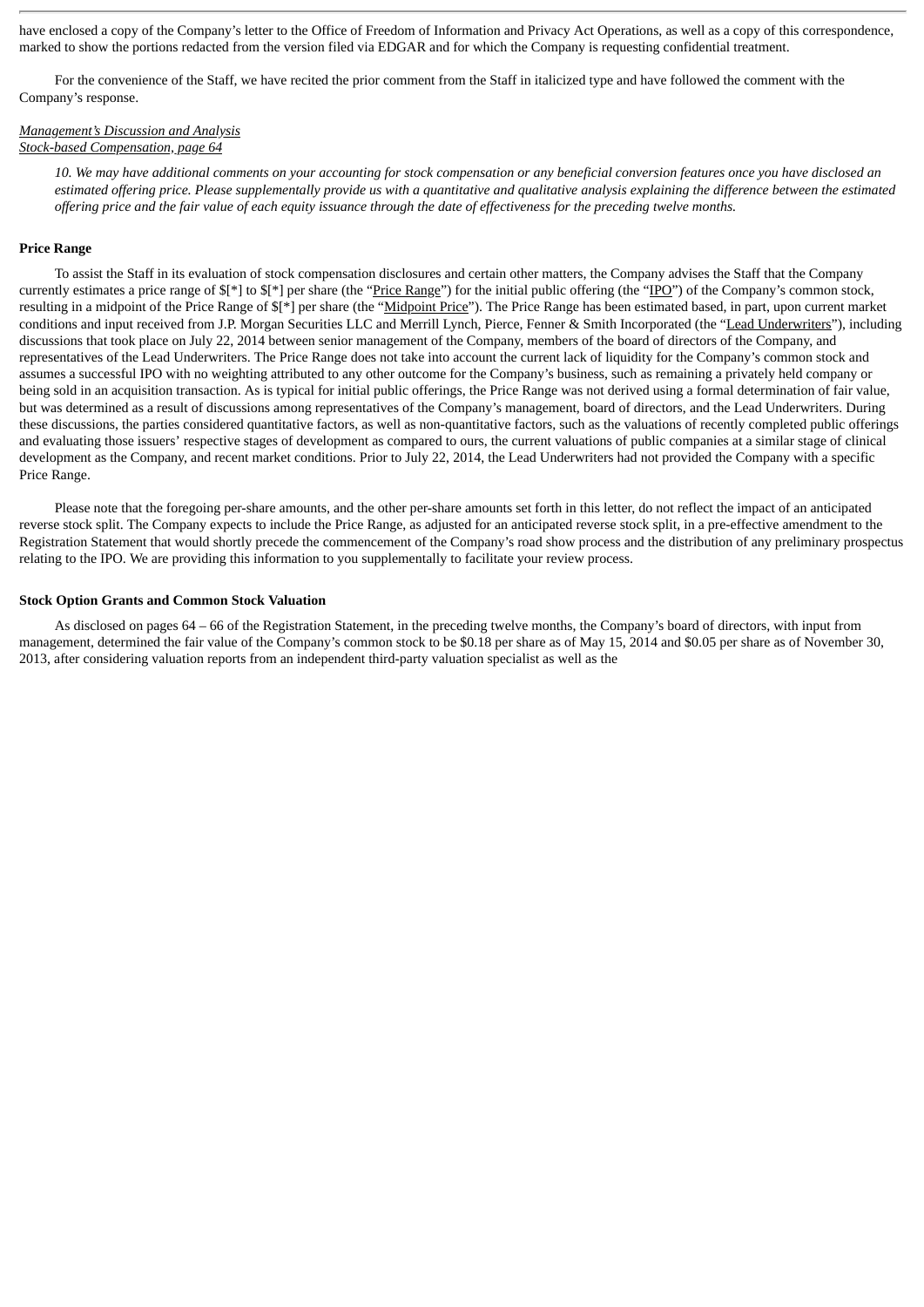other objective and subjective factors described in the Registration Statement. Set forth below in this letter is a discussion of each valuation and option grant in the preceding twelve months, along with a comparison of the estimated fair value of the Company's common stock at May 15, 2014 to the Midpoint Price.

### *November 30, 2013 Valuation*

In preparing the November 30, 2013 valuation, the Company allocated enterprise value using a hybrid of the option pricing method ("OPM") (90% weighting) and the probability-weighted expected return model (the "PWERM") (10% weighting). Both the OPM and the PWERM utilize the enterprise value determined using market approaches. The enterprise value was allocated using the OPM for a stay private scenario and the PWERM for an IPO scenario. The resulting fair value of the Company's common stock was \$0.05 per share (the "November Valuation Price").

The hybrid model utilized a 90% probability that the Company would stay private and a 10% probability of an IPO within 1.08 years. For the stay private scenario, the Company used a back-solve method so that the enterprise value equaled the contemplated value of the Company determined by the first closing of the Series C preferred stock financing transaction with both existing and new third-party investors, which was completed in August 2013. A discount for lack of marketability ("DLOM") of 25% was applied to the stay private scenario. For the IPO scenario, the PWERM utilized the post-money valuations of comparable public companies and a present value discount factor was used that was based on a 25% cost of capital. A DLOM of 17% was applied to the IPO scenario. The DLOMs used in the IPO and stay private scenarios were derived from the then-current estimates of the time to a liquidity event made by the Company's board of directors, with input from the Company's senior management.

#### *December 20, 2013, January 31, 2014 and March 6, 2014 Grants*

On December 20, 2013, January 31, 2014 and March 6, 2014, the Company granted options to purchase the following number of shares of the Company's common stock:

| <b>Grant Date</b> | <b>Number of Shares of Common Stock Underlying Each</b><br><b>Option</b> |
|-------------------|--------------------------------------------------------------------------|
| December 20, 2013 | 30,319,793                                                               |
| January 31, 2014  | 5.642.500                                                                |
| March 6, 2014     | 660,000                                                                  |

At each grant date listed above, the Company's board of directors determined that the fair value of the Company's common stock was \$0.05 per share in consideration of the valuation analysis as of November 30, 2013 and the other objective and subjective factors described in the Registration Statement. As part of this determination, the Company's board of directors concluded that no significant internal or external value-generating events had taken place between the November 30, 2013 valuation date and each grant date listed above.

#### *May 15, 2014 Valuation*

In preparing the May 15, 2014 valuation, the Company allocated enterprise value using a hybrid of the OPM (55% weighting) and the PWERM (45% weighting). Both the OPM and the PWERM utilize the enterprise value determined using market approaches. The enterprise value was allocated using the OPM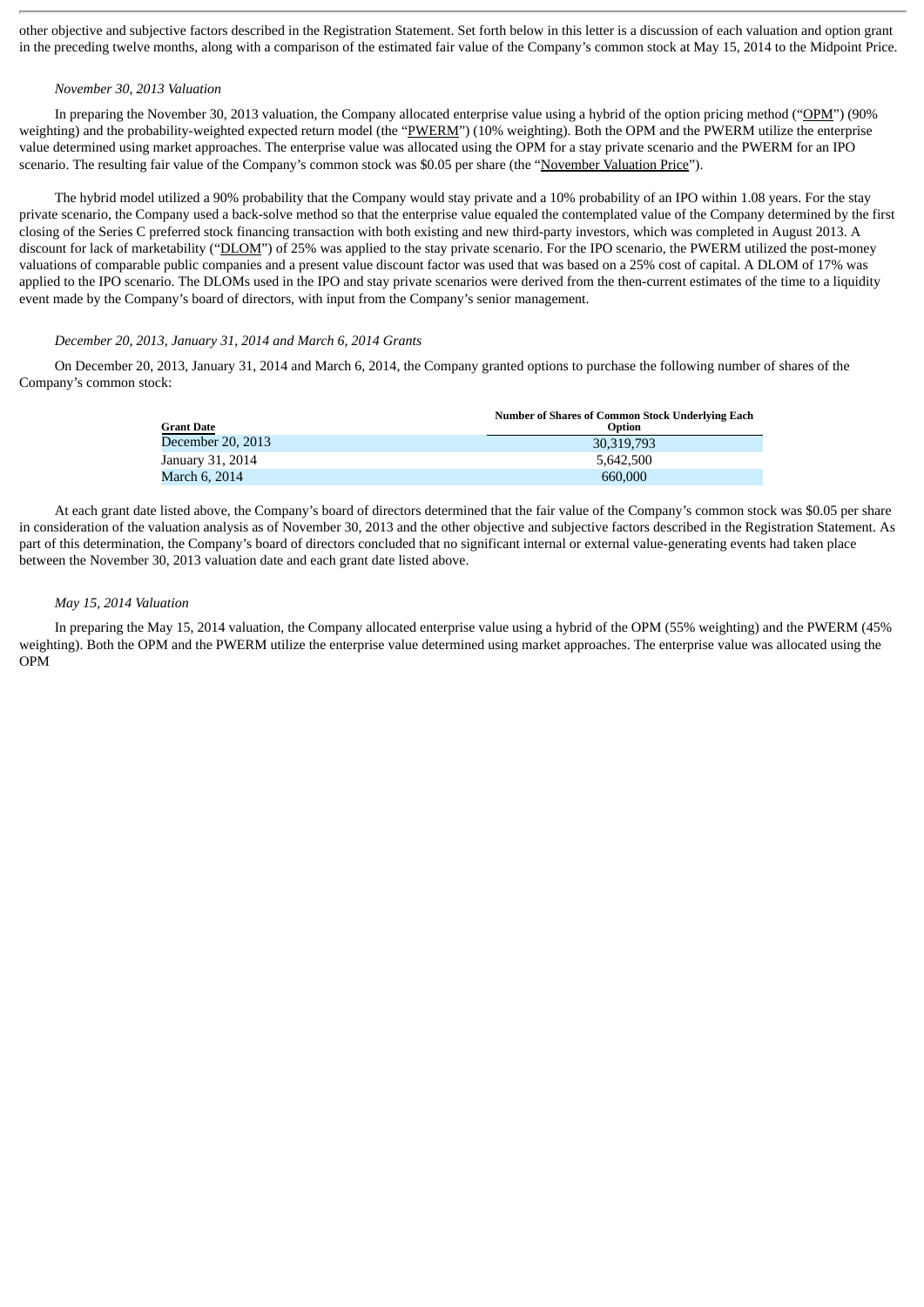for a stay private scenario and a no value to common stock scenario, and the PWERM for an IPO scenario. The resulting fair value of the Company's common stock was \$0.18 per share (the "May Valuation Price").

The hybrid model utilized a 50% probability that the Company would stay private, a 30% probability of an IPO within 0.25 years, a 15% probability of an IPO within 1.38 years and a 5% probability that the Company's common stock would have no value. For the stay private scenario, the Company used a back-solve method so that the enterprise value equaled the contemplated value of the Company determined by the closing of the Series D preferred stock financing transaction with both existing and new third party investors, which was completed in April 2014. A DLOM of 15% was applied to the stay private scenario. For the IPO scenarios, the PWERM utilized the post-money valuations of comparable public companies. The IPO scenarios used a DLOM of 10% and a present value discount factor based on a 21% cost of capital. The DLOMs used in the stay private and IPO scenarios were derived from the then-current estimates of the time to a liquidity event made by the Company's board of directors, with input from the Company's senior management. The no value to common stock scenario contemplated circumstances resulting from a failure of the Company's Phase 3 trials of AuriPro and Phase 2b trial of OTO-104. This scenario assumed a liquidation of the business, where the Company's preferred stockholders would recover a portion of their original investment through the sale of the Company's assets, but no value would remain available for distribution to the Company's common stockholders.

The significant internal and external events between March 6, 2014 and May 15, 2014 that either directly impacted the Company's enterprise value or contributed to updated estimates regarding the timing and nature of future liquidity events were as follows:

- On May 12, 2014, the Company held an organizational meeting for its IPO.
- On May 8, 2014, the Company announced that it had completed its patient enrollment for its two Phase 3 trials of AuriPro, the Company's lead product candidate, for the treatment of pediatric patients with middle ear effusion at the time of tympanostomy tube placement surgery.
- On April 23, 2014, the Company closed the sale and issuance of 145,073,529 shares of its series D convertible preferred stock at \$0.34 per share to new third party and existing investors for gross cash proceeds of \$49.3 million.

#### *June 3, 2014 Grants*

On June 3, 2014, the Company granted options to purchase 24,636,500 shares of common stock. The Company has not granted any other equity awards since June 3, 2014. At June 3, 2014, the Company's board of directors determined that the fair value of the Company's common stock was \$0.18 per share in consideration of the valuation analysis as of May 15, 2014 and the other objective and subjective factors described in the Registration Statement. As part of this determination, the Company's board of directors concluded that no significant internal or external value-generating events had taken place between the May 15, 2014 valuation date and June 3, 2014.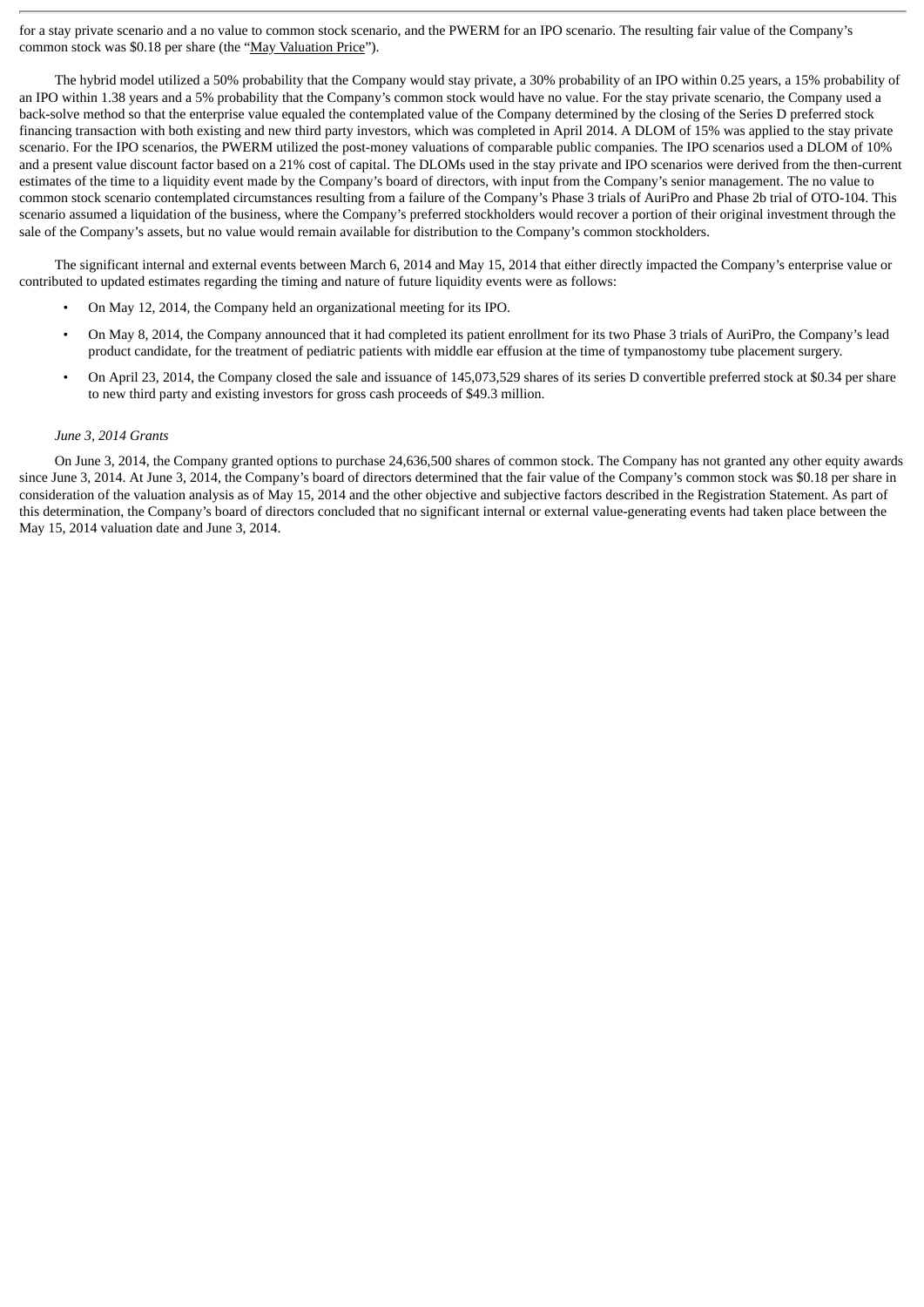### *Comparison of the May Valuation Price and the Midpoint Price*

As is typical in an initial public offering, the estimated price range for the offering was not derived using a formal determination of fair value, but was determined primarily by negotiation between the Company and the Lead Underwriters. Among the factors that were considered in setting the Price Range were the following:

- an analysis of the typical valuation ranges seen in recent initial public offerings for clinical-stage biopharmaceutical companies;
- the general condition of the securities markets and the recent market prices of, and the demand for, publicly traded common stock of generally comparable companies;
- an assumption that there would be a receptive public trading market for pre-commercial, clinical-stage biopharmaceutical companies such as the Company; and
- an assumption that there would be sufficient demand for the Company's common stock to support an offering of the size contemplated by the Company.

The Midpoint Price exceeds the May Valuation Price of \$0.18 per share, which was determined as described above, by \$[\*] per share. The Company respectfully submits that the difference between the May Valuation Price and the Midpoint Price is primarily attributable to the following factors:

- The May Valuation Price did not account for the achievement of significant regulatory and clinical events that had not yet occurred as of May 15, 2014, but had occurred before the determination of the Price Range:
	- On July 8, 2014, the Company announced positive results from its two Phase 3 trials of AuriPro in a total of 532 pediatric patients. In both trials, AuriPro achieved the primary efficacy endpoint with statistical significance (p<0.001) and AuriPro was well tolerated. The Company believes that without positive results from its two Phase 3 trials of AuriPro, there would not be a receptive market for the IPO and the IPO would likely not occur in the near-term. Thus, the Company respectfully submits that positive clinical results is the most significant factor contributing to the difference between the May Valuation Price and the Midpoint Price.
	- On June 27, 2014, the Company received authorization from the Medicines and Healthcare Products Regulatory Agency to proceed with a multiple-dose clinical trial of OTO-104 in the United Kingdom.
	- On June 25, 2014, the FDA removed the Partial Clinical Hold on OTO-104, which had prevented the Company from conducting, in the United States, the multiple-dose clinical trials necessary to demonstrate the safety of repeated use of OTO-104. OTO-104 was subject to Partial Clinical Hold since July 2013 and the Company respectfully submits that the removal of Partial Clinical Hold further allows for the IPO to proceed in the near-term and is another significant factor contributing to the difference between the May Valuation Price and the Midpoint Price.
- The methodology for determining the May Valuation Price incorporated multiple liquidity scenarios, not all of which allocate value to the Company's stockholders on a fully diluted, as-converted to common stock basis. The Midpoint Price assumes with 100% probability that the Company completes an IPO, in connection with which all of the Company's convertible preferred stock will be converted into common stock. This factor is significant because the holders of the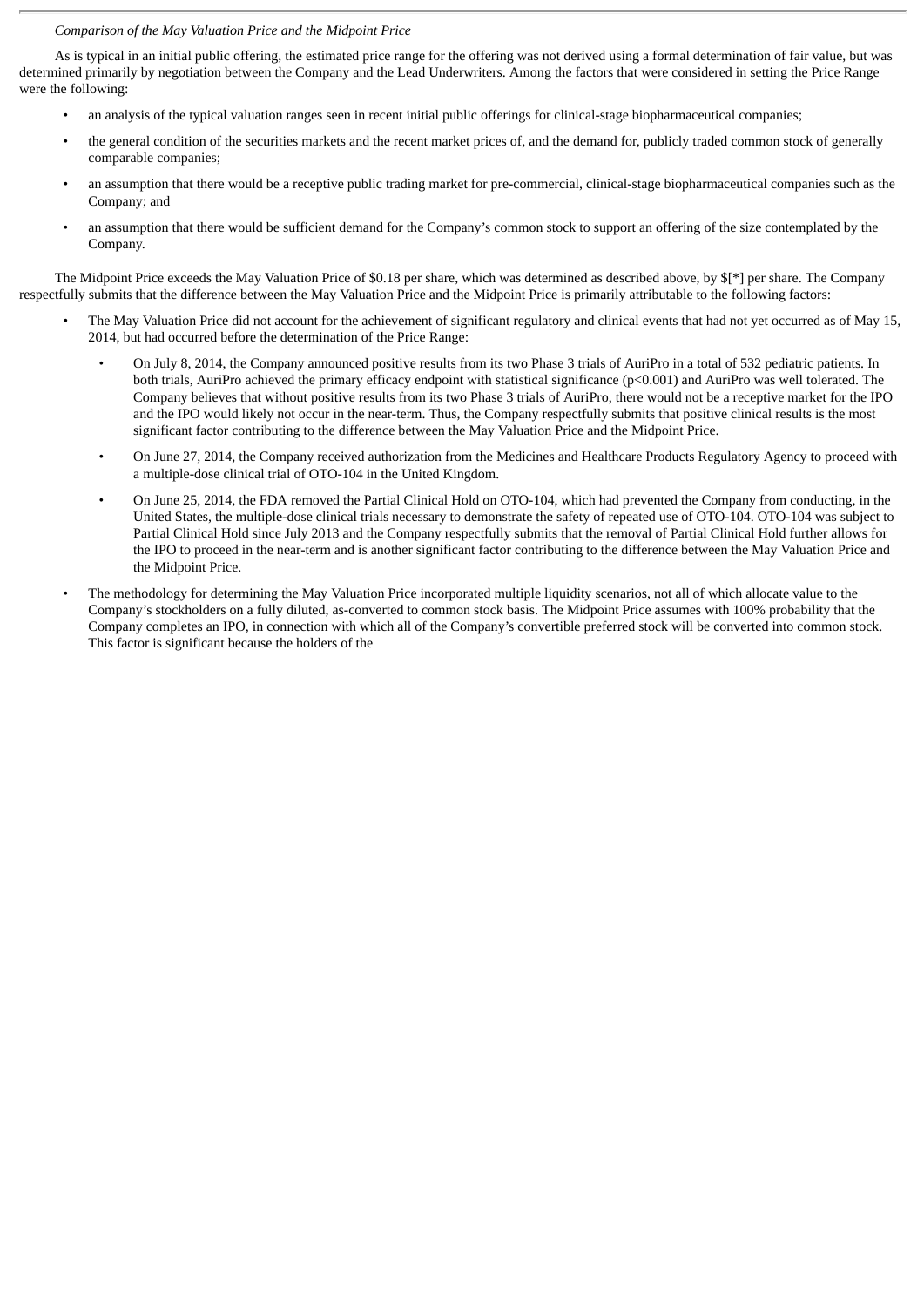Company's preferred stock currently enjoy substantial economic rights and preferences over the holders of the Company's common stock, including (i) the right to receive dividends prior to any dividends declared or paid on any shares of the Company's common stock and (ii) liquidation payments in preference to holders of the Company's common stock. The Midpoint Price assumes the conversion of all of the Company's convertible preferred stock upon the completion of its IPO. The corresponding elimination of the preferences and rights enjoyed by the holders of such preferred stock results in a higher valuation.

- The successful completion of the IPO would strengthen the Company's balance sheet, provide access to public equity and provide enhanced operational flexibility to potentially obtain regulatory approval for and commercialize its product candidates.
- The valuation report prepared by management and the Company's third-party valuation specialist in determining the May Valuation Price utilized a quantitative methodology to determine the fair value of the Company's common stock, which may differ from the more qualitative and subjective methodology used by some public market investors to determine the price that they are willing to pay in the IPO.
- The inclusion of other factors by the Lead Underwriters in their valuation models of indicated market values in determining the Price Range, which factors may not have been expressly considered in the Company's valuations as a private company, or are not quantifiable in the Company's valuation models as a private company, or are not objectively determinable by the Company.
- The Price Range represents a future price for shares of the Company's common stock that, if issued in the IPO, will be immediately freely tradable in a public market, whereas the estimated fair value of the Company's common stock as of the June 3, 2014 grant date represents a contemporaneous estimate of the fair value of shares that were then illiquid, might never become liquid and, even if an IPO were successfully completed, would remain illiquid at least until the expiration of the 180-day lockup period following the IPO. This illiquidity also accounts for a substantial portion of the difference between the May Valuation Price and the Midpoint Price. In the determination of the May Valuation Price, the incorporation of multiple liquidity scenarios along with the application of a present value discount factor based on a 21% cost of capital and a DLOM of 10% in the IPO scenario accounted for the difference between the May Valuation Price and the Midpoint Price as follows:
	- Under the IPO scenario, a probability weighting of 45% was assigned and the fair value of the Company's common stock was determined to be \$0.15 per share. A total probability weighting of 55% was assigned to the stay private and no value scenarios and resulted in a fair value determination of \$0.03 per share, a decrease of approximately \$0.12 per share compared to the IPO scenario. The total value was \$0.18 per common share after combining the probability weighted result of both scenarios. The Company respectfully submits that the IPO scenario results in a higher fair value per share determination than the other scenarios because under the IPO scenario, the Company's preferred stock would convert into shares of the Company's common stock in connection with the IPO and, therefore, the liquidation preferences of the Company's preferred stock would be eliminated upon the completion of the IPO. Accordingly, after applying the indicated probability weighting, the consideration of another liquidity event scenario accounted for approximately \$[\*] per share of the \$[\*] per share difference between the May Valuation Price and the Midpoint Price.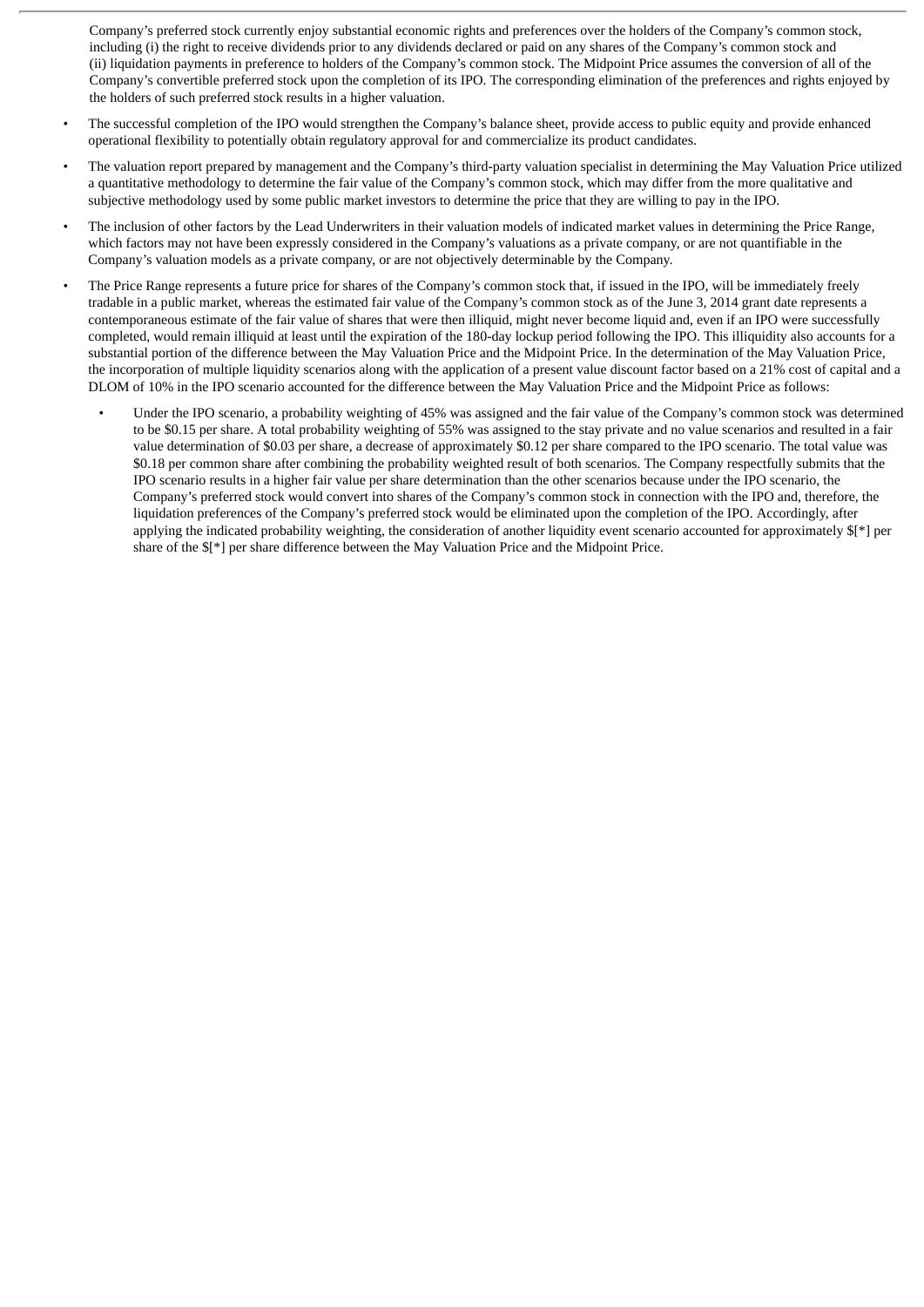• The application of the DLOM and present value discount factor used for the IPO scenario in the May 15, 2014 valuation report accounted for approximately \$[\*] per share of the \$[\*] per share difference between the May Valuation Price and the Midpoint Price.

In conclusion, the Company respectfully submits that the differences between the estimated IPO price (i.e., the Midpoint Price), the latest valuation (i.e., the May Valuation Price) and the prior valuation (i.e., the November Valuation Price) are reasonable in light of all of the considerations outlined above. In addition, the Company will continue to update its disclosure for all equity-related transactions through the effective date of the Registration Statement. Based on the foregoing, the Company respectfully seeks confirmation that the Staff has no further comments with respect to the matters discussed in this letter.